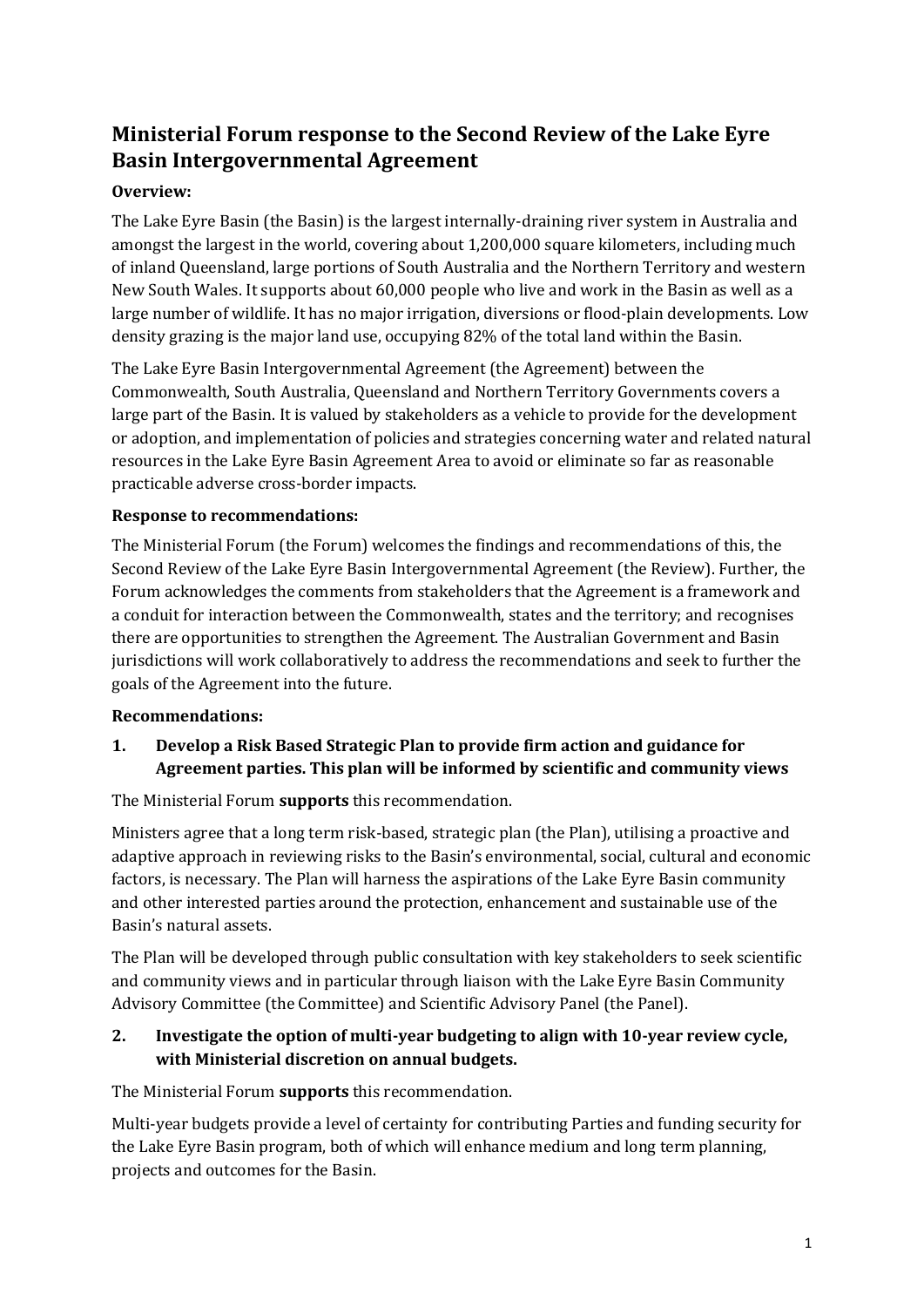The current single year budget approval process puts significant constraints on planning and activities. However, it is not feasible or desirable to develop 10 year budgets.

The Ministerial Forum proposes developing a three-year rolling budget process with annual reviews. This approach will facilitate greater certainty for policy setting and management of operations in the Basin, whilst allowing the flexibility to respond to major events and/or evolving/emerging risks. In practice this would see Ministers approve year one of the budget and formally endorse the two out years during each budget approval process.

In accordance with the activities identified by the Community Advisory Committee, Scientific Advisory Panel and strategic planning, and subject to the availability of respective appropriations, the Commonwealth, States and Territory will make available the financial and other resources for the operation of the Ministerial forum and associated activities. A LEB budget protocol will be developed and agreed by Senior Officers to formalise the arrangements for appropriate cost sharing arrangements in accordance with the annual reviews of the three year rolling budgets. The protocol will outline the quantum of funding, how contributions will be split between participating jurisdictions, and processes and timeframes for ongoing budget administration.

The formal three-year rolling budget process would commence from the establishment of the 2021/22 budget.

#### **3. Expand the Agreement to cover the whole hydrologic boundary of the basin**

The Ministerial Forum **supports** this recommendation 'in principle'.

The Ministerial Forum notes that expanding the Agreement boundary was a key theme of stakeholder feedback during the review of the Agreement. The Forum agrees that there may be benefit in the Agreement covering Lake Eyre and some other parts of the Basin currently excluded from the Agreement. Further, the Forum notes the high cultural importance of the western part of the Basin (the area between the Finke and Macumba river systems) specifically mentioned by the Committee and Panel.

The Ministerial Forum commits to working with basin jurisdictions and stakeholders to understand the impacts of any expansion of the Intergovernmental Agreement Area boundary and where appropriate, to bring any such expansion into effect. A recommendation report will be developed by the Commonwealth, in consultation with jurisdictions and key stakeholders, and delivered to the Ministerial Forum by the end of 2020.

To date, New South Wales has not been a Party to the Agreement As a first step, the Commonwealth water minister will write to his NSW counterpart encouraging their future involvement in Lake Eyre Basin matters.

## **4. Investigate connections between the Lake Eyre Basin surface water and the Great Artesian basin groundwater to assess whether there is need for aligned governance in the future.**

The Ministerial Forum **supports** this recommendation 'in principle', but proposes examining the feasibility of aligning the governance approach whilst maintaining their separation.

An examination of the geographical and hydrological connections of the Great Artesian and Lake Eyre Basins will be undertaken. It is important that critical issues that affect both surface and groundwater be addressed holistically and some level of governance alignment would assist in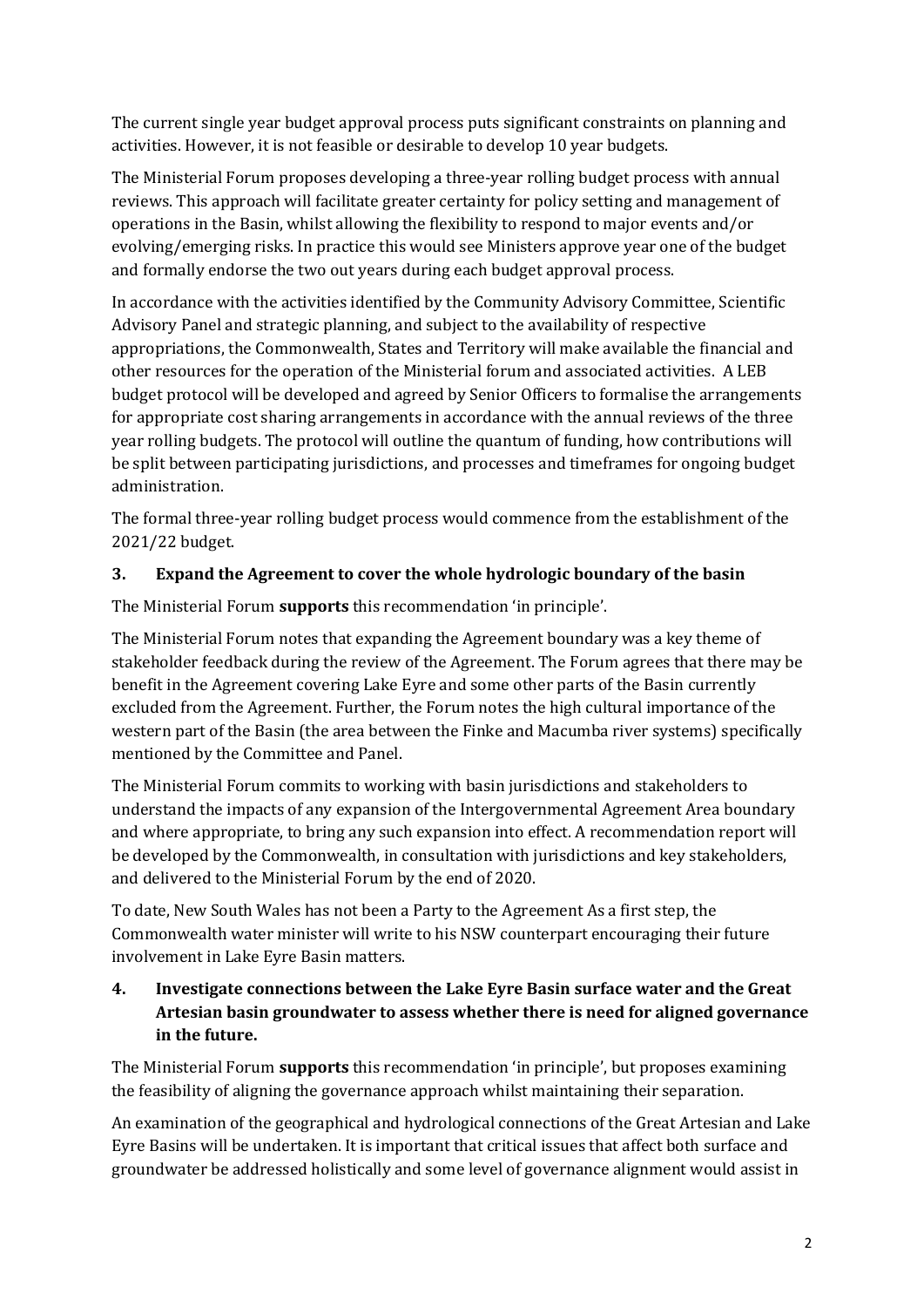this. Given the overlapping nature of the two basins, the Ministerial Forum agree that there may be potential for efficiencies and benefits to be achieved through a more aligned governance approach, however there is no intention for governance arrangements to merge. The Forum commits to examining options relating to a greater alignment of management arrangements, with a focus on ensuring that there is no loss of on-ground expertise relating to either basin in order that no risk matters relating to one basin overwhelm those of the other.

Consideration will be given to practical ways to align management, including establishing subcommittees across both basins, to discuss matters of mutual importance, such as tourism, environmental interests and extractive industries, cultural interests; or undertaking regular forums involving meetings of the stakeholder committees for both basins and potentially Ministers responsible.

The Ministerial Forum noted that there are different implications for the state jurisdictions, with the largest area of the Great Artesian Basin located in Queensland. The Forum further noted the potential for Great Artesian Basin related matters to dominate the agenda if there was one governance body for both basins.

**5. Senior Officers Group and Ministerial Forum to review the terms of reference and operating protocols of the Scientific Advisory Committee and Community Advisory Committee with a view to broaden their portfolios to include socioeconomic factors.** 

The Ministerial Forum **supports** this recommendation.

The Ministerial Forum notes that the Review found that the Agreement is broadly achieving its purpose as stated in Clause 2.2 which outlines its objectives. The current collaborative management structure which includes the Community Advisory Committee and Scientific Advisory Panel, provides pathways for community and stakeholder engagement and feedback, allows and supports data collection and assessment, and provides a method of communication between stakeholders, senior officers and Basin ministers.

The Ministerial Forum agrees to a review of the Committee and Panel operations, including the operating protocols. In practice, socioeconomic factors are already represented and examined by both the Committee and Panel but the Ministerial Forum agree that there could be further clarity on the role and operation of the Committee and Panel, including in relation to socioeconomic matters.

#### **6. Assess current water demands across the Basin from development, agriculture and other industry to establish levels of current consumptive levels.**

The Ministerial Forum **notes** this recommendation.

The Ministerial Forum does not consider that additional work is required at this time, given the water planning regimes in place across the jurisdictions and the low take evidenced across the Basin. The Forum will however continue to seek feedback from the Committee, Panel and jurisdictions regarding changes in demand and will request that this is considered as part of the Monitoring and Evaluation strategy currently under development by the Panel.

**7. The Senior Officers Group review the 6 Policies and Strategies Policies from 2010 to assess relevance and implementation, and provide advice to Ministerial Forum no later than mid-2019.**

The Ministerial Forum **supports** this recommendation.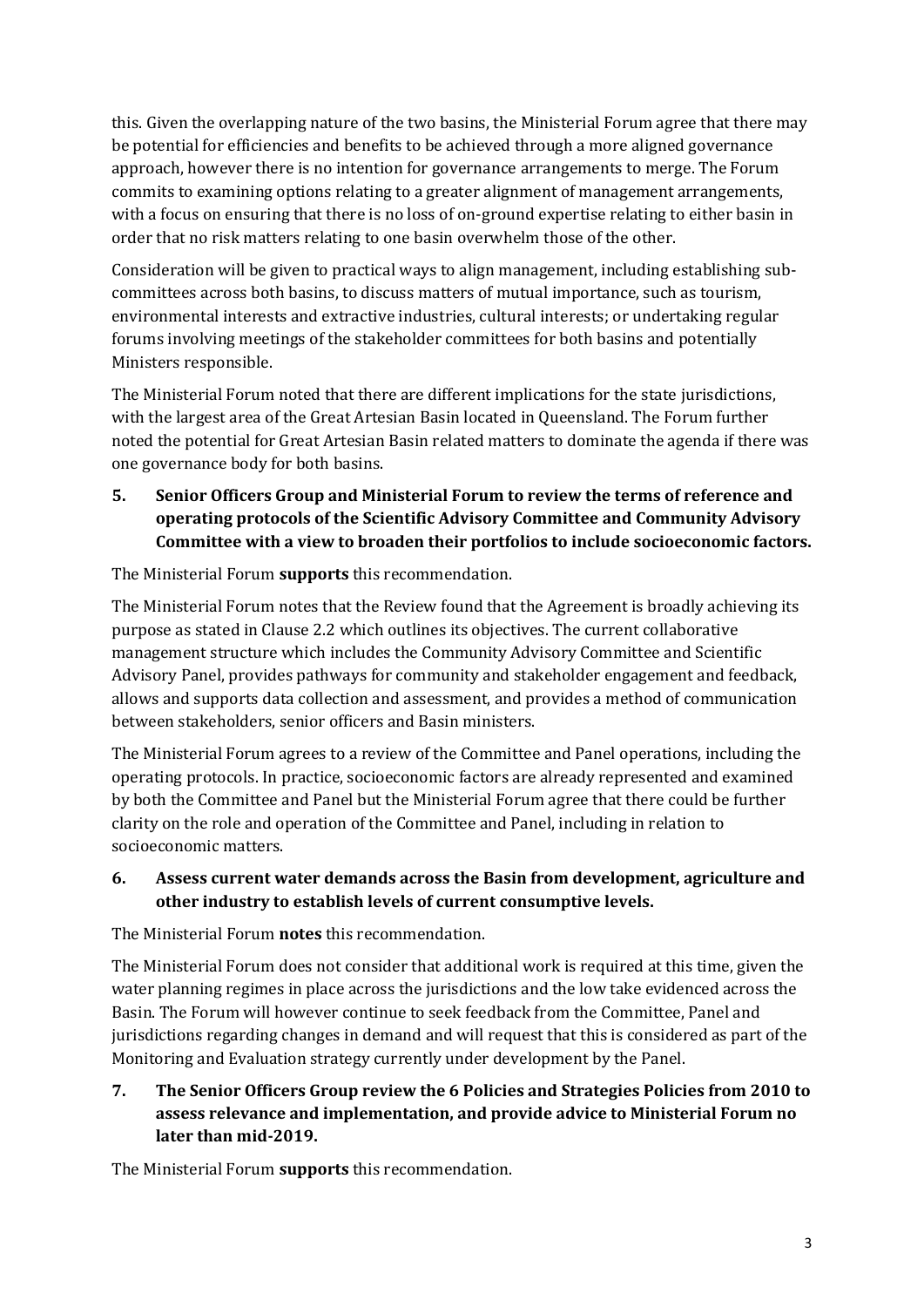The following six policies were established by the Forum to facilitate a whole-of-basin approach to cross border management of water and related natural resources:

- River Flows Policy
- Water Quality Policy
- Water and Related Natural Resources Policy
- Existing Entitlements and Water Resource Development Policy
- Research and Monitoring Policy
- Whole-of Basin Approach Policy

The Ministerial Forum acknowledges that there is more work required to meaningfully incorporate them into Basin management or policy development.

The Ministerial Forum agrees to a review of the Policies and Strategies and has tasked the Commonwealth to lead an initial body of work, in consultation with basin jurisdictions. The role and development of existing and future Policies and Strategies will be considered in both the development of a Strategic Plan (recommendation 1) and review of the Intergovernmental Agreement (Commonwealth recommendation).

A report will be completed and provided to the Ministerial Forum in 2020.

The completion of this review will also fulfil the requirement for a review of all Policies and Strategies as stipulated by Clause 10.3 of the Agreement.

#### **8. Maintain a 10 year review cycle of the Intergovernmental Agreement with a 5 year desktop review.**

The Ministerial Forum **supports** this recommendation.

The 10-year Review would continue to be a wholesale review of all elements of the Agreement, with stakeholder consultation being a core component. The five-year desktop review will be implemented and will be a high level review of the policies, strategies, procedures and operating protocols used in the operation of the Agreement.

#### **Commonwealth Recommendation**

**Acknowledging the Agreement is now 18 years old, the Review recommends the Commonwealth initiate a review of the consistency, currency and relevance of the Act with modern legislation drafting principles, and to provide advice to the Ministerial Forum by not later than mid-2019.**

The Ministerial Forum **supports** this recommendation.

The Commonwealth will undertake an 'in-house' review of the *Lake Eyre Basin Intergovernmental Agreement Act* and provide advice to the Chair of the Ministerial Forum (Commonwealth Water Minister).

The 'in-house' review will include an examination of the Agreement's consistency, currency and relevancy, including in relation to National Water Initiative principles. Consideration will also be given to options for strengthening how the Agreement operates, though the use of subsidiary instruments including annexes, rules and regulations, as suggested by the Review report.